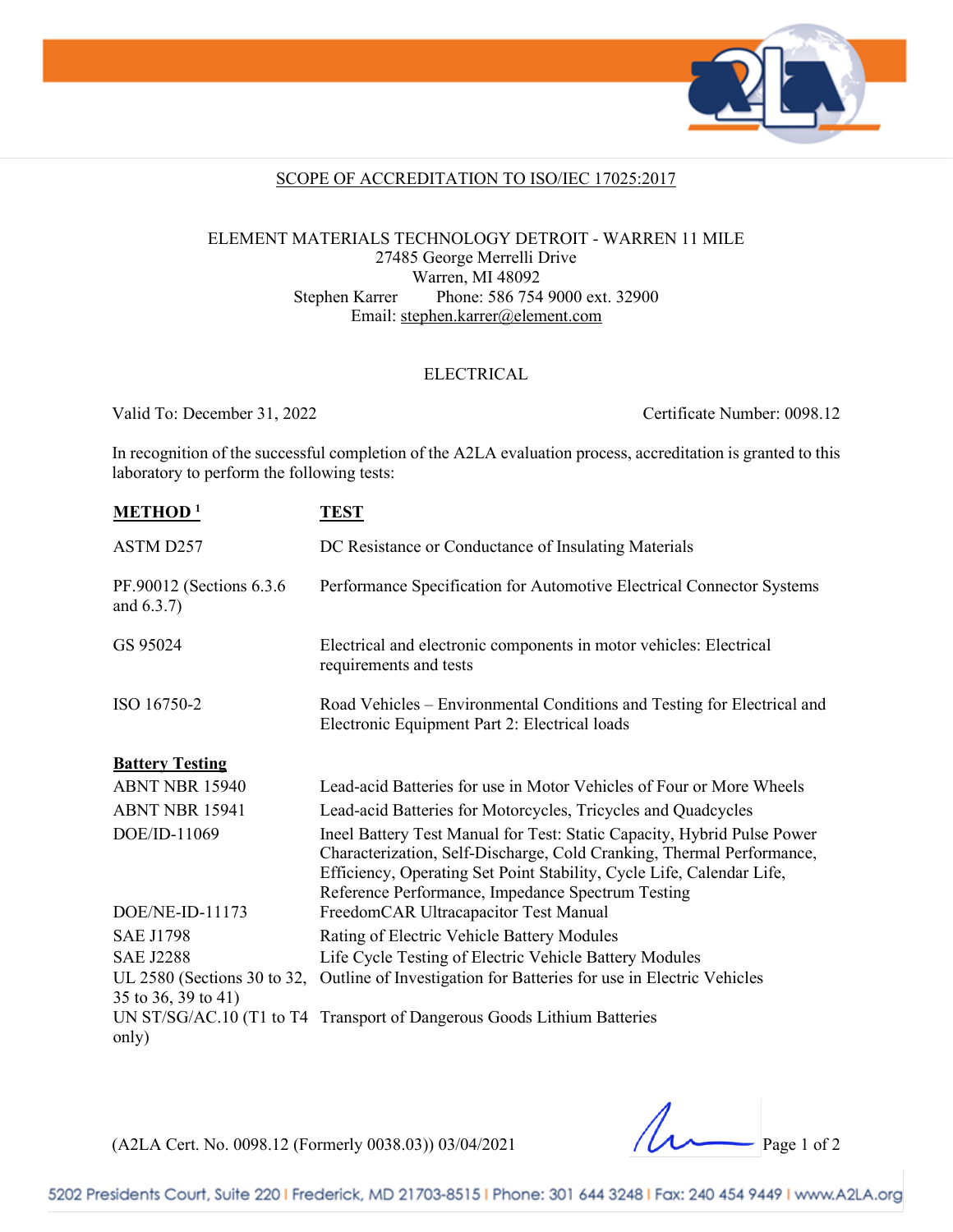|                                   |                                | <b>Wiring, Connectors, and Other Automotive Electrical System</b>    |                                                               |  |
|-----------------------------------|--------------------------------|----------------------------------------------------------------------|---------------------------------------------------------------|--|
| GMW3191 (Section 4.3)             |                                | Connector Test and Validation Specification                          |                                                               |  |
| GMW3431 (Sections 4.1.1 to 4.1.3) |                                | General Procedures for Testing Switches                              |                                                               |  |
| <b>USCAR2</b>                     |                                | Systems                                                              | Performance Specification for Automotive Electrical Connector |  |
| <b>USCAR 21</b>                   |                                | Performance Specification for Cable-to-Terminal Electrical<br>Crimps |                                                               |  |
| Parameter                         | Range                          |                                                                      | <b>Test Method</b>                                            |  |
| Voltage $-$                       |                                |                                                                      |                                                               |  |
| $AC - Measure2$                   | $100 \mu V$ to $15 \text{ kV}$ |                                                                      | <b>SAE J517</b>                                               |  |
| $AC - Generate2$                  |                                | 100 mV to 10 V $\omega$ 1Hz to 30 MHz, 10V                           | <b>SAE J517</b>                                               |  |
|                                   |                                | to $40V$ $\omega$ 1 Hz to 1.3 MHz                                    |                                                               |  |
|                                   |                                | 3 V to 40 kV, (50 to 60) Hz                                          |                                                               |  |
|                                   |                                | $(3 \text{ to } 300)$ V, $(45 \text{ to } 1,000)$ Hz                 |                                                               |  |
| $DC - Measure2$                   | $0.01 \mu V$ to 15 kV          |                                                                      | GMW 3172, Sections 8.2 and 9.2                                |  |
| $DC - Generate^2$                 | 100 $\mu$ V to 1.5 kV          |                                                                      | GMW 3172, Sections 8.2 and 9.2                                |  |
| Resistance <sup>2</sup>           |                                | 100 µOhms to 1.6 x $10^{16}$ Ohms                                    | <b>GMW 3431</b>                                               |  |
| Resistivity <sup>2</sup>          |                                | 1 x $10^6$ Ohms to 1.6 x $10^{16}$ Ohms                              | ASTM D257                                                     |  |
| Dielectric Testing <sup>2</sup> – |                                |                                                                      |                                                               |  |
| DC                                | 100 V to 15 kV                 |                                                                      | <b>SAE J517</b>                                               |  |
| AC                                | 100 V to 15 kV                 |                                                                      | <b>SAE J517</b>                                               |  |

On the following products and components: motors, alternators, generators, controllers, starters, coils, inductors, transformers, connectors, relays, switches, solenoids, resistors, capacitors, cables, feeders; conductive materials; printed circuits; batteries (hybrid and lithium-ion); exterior/interior lighting components.

<sup>1</sup>The laboratory is accredited for the test methods listed above. The accredited test methods are used to determine compliance with any material specifications included on this Scope; however, the inclusion of these material specifications on this Scope does not confer laboratory accreditation to the material specifications. Inclusion of these material specifications on this Scope also does not confer accreditation for every method embedded within the specification. Only the methods listed above on this Scope are accredited.

<sup>2</sup>Also using customer-specific test methods utilizing any combination of test equipment parameters and ranges listed above.

(A2LA Cert. No. 0098.12 (Formerly 0038.03)) 03/04/2021 Page 2 of 2